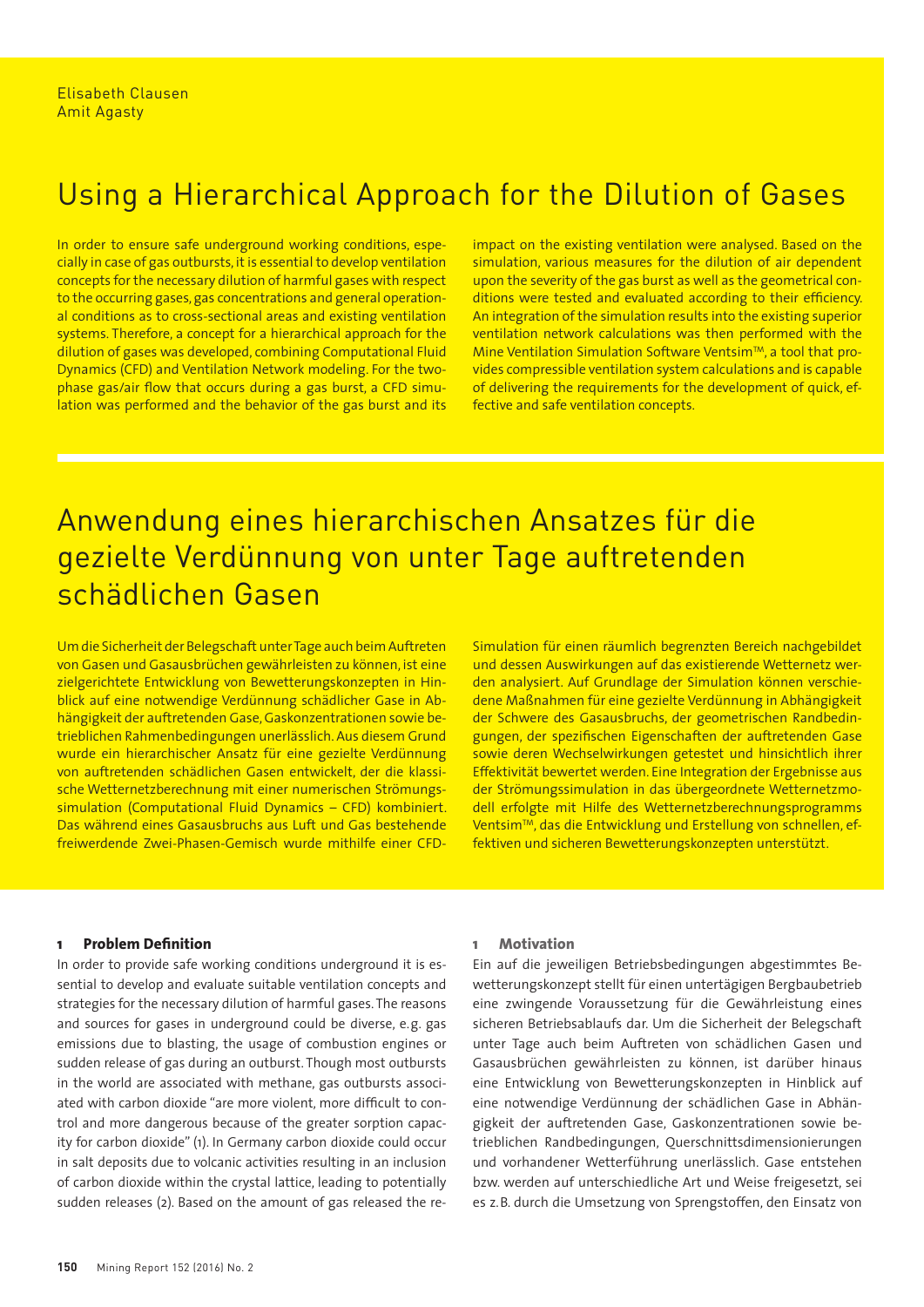

*Fig. 1. Hierarchical approach for the dilution of gases. // Bild 1. Hierarchischer Ansatz für die Verdünnung von auftretenden schädlichen Gasen.*

quired airflow for a proper dilution can be determined. This will be more complicated in case of specific areas with complex geometry, which, depending on gas characteristics, could lead to an accumulation of gases in floor depressions or underneath the roof and needs to be integrated in ventilation network calculation. As ventilation network calculations need to make several assumptions, such as perfect mixing of gases or one dimensional flow pattern in the airways a combination with CFD modeling, taking into consideration i.a. geometrical structures as well as gas characteristics, though only possible for spatially limited areas, may be beneficial.

This paper will present a hierarchical approach for the development of ventilation strategies in case of the occurrence of gases and after gas outburst by generating and evaluating dilution strategies for specific, spatially limited areas whilst integrating the results into the overall ventilation network model. The methodology, models and its interaction will be explained and applied to an exemplary case study. In the conclusion, the suitability of the approach will be assessed and an outlook into current advancements and future work be given.

#### **2 Methodology**

The methodology proposed is based on a hierarchical and iterative approach taking into consideration the mine layout and overall ventilation situation on the one hand, and individual requirements in the network related to complex geometrical structures and specific gas characteristics on the other hand.

The primary stage using Ventilation Network Analysis is applied for simulating the airflow through the entire mine network, allowing for ventilation design through airflow as well as pollutant dispersion and comprising following elements and aspects (Figure 1, left):

- mine layout and ventilation situation;
- demonstration and analysis of the concentration distribution within the ventilation network under the assumption that natural buoyancies remain unmodified.

Verbrennungsmotoren oder auf Grund von Gasausbrüchen. Auch wenn die meisten Gasausbrüche weltweit auf Grund von auftretendem Methan entstehen, gelten CO<sub>2</sub>-Ausbrüche als "heftiger, schwieriger kontrollierbar sowie gefährlicher" (1). Auf Grund von vulkanischen Aktivitäten kann Kohlendioxid, wie am Beispiel der Kalisalzlagerstätten an der Werra, im Kristallgitter der Salze eingeschlossen sein und schlagartig freigesetzt werden (2). Auf Grundlage der angenommenen Ausbruchsmenge kann der Wettermengenbedarf grundsätzlich für eine gezielte Verdünnung der auftretenden Gase bestimmt werden. Für bestimmte kritische Bereiche und Ausbruchsmengen kann darüber hinaus die Notwendigkeit bestehen, weitere Eigenschaften des strömenden Mediums und deren Wechselwirkungen zu berücksichtigen, um eine Ansammlung von Gasen in Senken oder unterhalb der Firste zu verhindern. In Wetternetzberechnungen werden unterschiedliche Annahmen getroffen, wie z.B. eine vollständige Vermischung der Gase. Um ebenfalls die kritischen Bereiche innerhalb des Wetternetzprogramms berücksichtigen zu können, wurde der Ansatz gewählt, die bei einem Gasausbruch auftretende aus einem Luft- sowie Gasanteil bestehende Zwei-Phasen-Strömung für die betrachtete Betriebssituation mit Hilfe einer numerischen Strömungssimulation nachzubilden und das Verhalten sowie die Auswirkungen eines Gasausbruchs auf die bestehende Bewetterungssituation zu analysieren. Auf Grundlage dieser Simulation können in Abhängigkeit der Lagerstättenstruktur sowie Schwere des Gasausbruchs unterschiedliche Maßnahmen für eine Verdünnung der Wetter getestet, in Bezug auf ihre Effektivität bewertet sowie diese daraufhin in das übergeordnete Wetternetzberechnungsprogramm integriert werden.

Im Rahmen des vorliegenden Beitrags wird der entwickelte hierarchische Ansatz mit seinen Teilmodellen vorgestellt sowie auf eine exemplarische Betriebssituation angewendet. In der abschließenden Zusammenfassung wird die Eignung des Konzepts bewertet sowie ein Ausblick auf aktuelle und zukünftige Forschungstätigkeiten gegeben.

TOPICS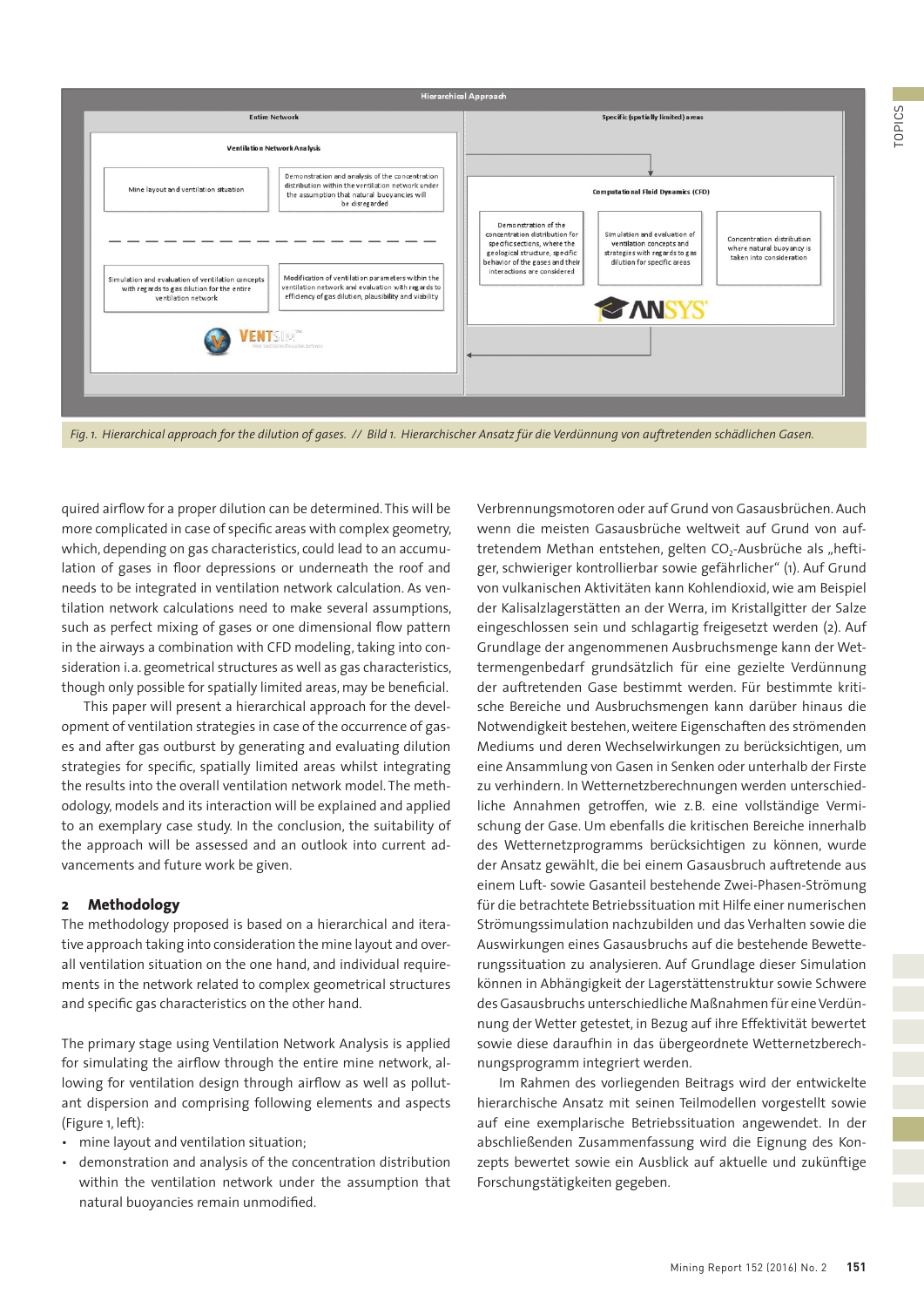Such a simulation, however, makes various simplifications such as perfect mixing of gases and flow pattern in the airways as being one dimensional, among others.

Therefore, at the secondary stage a CFD model is applied, which is capable of simulating multiphase dynamic flows for complex geometries with respect to the specific gas characteristics and their respective interactions. Nevertheless, such a simulation is based on geometry discretization and the quality of the results depends on the convergence and boundary condition specifications. Furthermore, due to computation capacity and costs, CFD modelling is not feasible for complete mine network. In the hierarchical approach, following elements and aspects will be considered and evaluated for individual mine areas using CFD modeling (Figure 1, right):

- concentration distribution where natural buoyancy is taken into consideration;
- demonstration of the concentration distribution for specific sections, where the geometrical structure, specific behavior of the gases and their interactions are considered and
- simulation and evaluation of ventilation concepts and strategies with regards to gas dilution for specific areas.

Coupling the individual solutions through the hierarchical and iterative approach proposed assures that the independent results are coherent with each other, so that

- ventilation concepts developed at the secondary stage could be simulated and evaluated with regards to gas dilution for the entire network in the primary stage as well as
- ventilation parameters could be modified within the overall ventilation and evaluated with regards to the efficiency of gas dilution, plausibility and viability.

## **3 Model Explanation**

The Ventilation Network Analysis was conducted using the software Ventsim™ from the Australian company Chasm Consulting. Ventsim<sup>™</sup> is an underground mine ventilation simulation software package designed to model and simulate ventilation, airflows, pressures, heat, gases, financials, radon, fire and many other types of ventilation data from a model of tunnels and shafts (3). Applying an iterative estimation method referred to as Hardy Cross Method, this software allows the calculation of airflows in a model by progressively adjusting the airflow values until estimation errors lie within acceptable limits (4). Simulation in Ventsim<sup>™</sup> can perform airflow distribution and contaminant dispersion studies within a ventilation network, which is described as a definite structure of branches and nodes, defined with specific properties and connectivity. The purpose of using this tool for the hierarchical approach proposed is to be able to identify the distribution of gas after an outburst as well as to identify further dispersion resulting from targeted dilution from complex geometrical structures (Figure 2).

The gas dispersion analysis at this primary stage with Ventsim<sup>™</sup> is performed using Contaminant Simulation tool of the software. This steady state simulation tool allows the user to trace different types of contaminants, such as gases, dust, and smoke among others, through a mine network. By distributing the contaminants linearly in airways and considering perfect

#### **2 Methodik**

Der entwickelte hierarchische Ansatz besteht aus zwei Ebenen, die entsprechend ihrer Eignung sowohl die übergeordnete wettertechnische Situation als auch für räumlich begrenzte Bereiche komplexe geometrische Strukturen sowie spezifische Eigenschaften der auftretenden Gase berücksichtigen und sich gegenseitig bedingen.

Die übergeordnete Ebene beinhaltet die Wetternetzberechnung und -analyse mit einer Bestimmung der Volumenstrom- sowie Schadstoffverteilung für das gesamte Wetternetz und berücksichtigt u.a. folgende Aspekte (Bild 1, links):

- Layout des Grubengebäudes und übergeordnete Bewetterungssituation,
- Darstellung und Analyse der Schadstoffverteilung innerhalb des Wetternetzes.

Die Wetternetzberechnung berücksichtigt dabei in der Regel zum einen einen durchschnittlichen Verlauf der jeweiligen Strecken, so dass lokal auftretende Senken nur bedingt berücksichtigt werden, sowie zum anderen eine Konzentrationsverteilung der auftretenden Gase unter der Annahme einer vollständigen und gleichmäßigen Vermischung.

Aus diesem Grund wird auf der untergeordneten Ebene eine numerische Strömungssimulation angewendet, mit der dynamische Mehrphasenströmungen bei komplexen geometrischen Strukturen unter Berücksichtigung der spezifischen Eigenschaften der Gase sowie deren Wechselwirkungen nachgebildet werden können. Die Simulation beruht dabei auf der Diskretisierung der geometrischen Struktur; die Qualität der Ergebnisse wird maßgeblich durch die Spezifikation und Definition der Konvergenz und Rahmenbedingungen beeinflusst. Darüber hinaus eignet sich die Anwendung einer numerischen Strömungssimulation auf Grund der notwendigen Rechenleistung nur für räumlich begrenzte Bereiche und nicht für das gesamte Wetternetz. Folgende Aspekte werden innerhalb der untergeordneten Ebene berücksichtigt (Bild 1, rechts):

- Schadstoffverteilung unter Berücksichtigung des natürlichen Auftriebs,
- Nachbildung der Schadstoffverteilung für bestimmte Bereiche unter Berücksichtigung der geometrischen Struktur, des spezifischen Verhaltens der Gase sowie deren gegenseitige Wechselwirkungen und
- Simulation und Bewertung von Bewetterungskonzepten und -strategien in Hinblick auf eine effiziente Verdünnung der auftretenden Gase für bestimmte Bereiche.

Die iterative Verknüpfung der individuellen Wirkungsweisen der beiden Ebenen innerhalb des hierarchischen Ansatzes gewährleistet eine Kohärenz zwischen den unabhängigen Ergebnissen, so dass

- die auf der untergeordneten Ebene entwickelten Bewetterungsstrategien innerhalb der übergeordneten Ebene für das gesamte Wetternetz nachgebildet, bewertet und validiert werden können sowie
- die Auswirkungen von Anpassungen innerhalb des gesamten Wetternetzes nachgebildet sowie in Hinblick auf die Effektivi-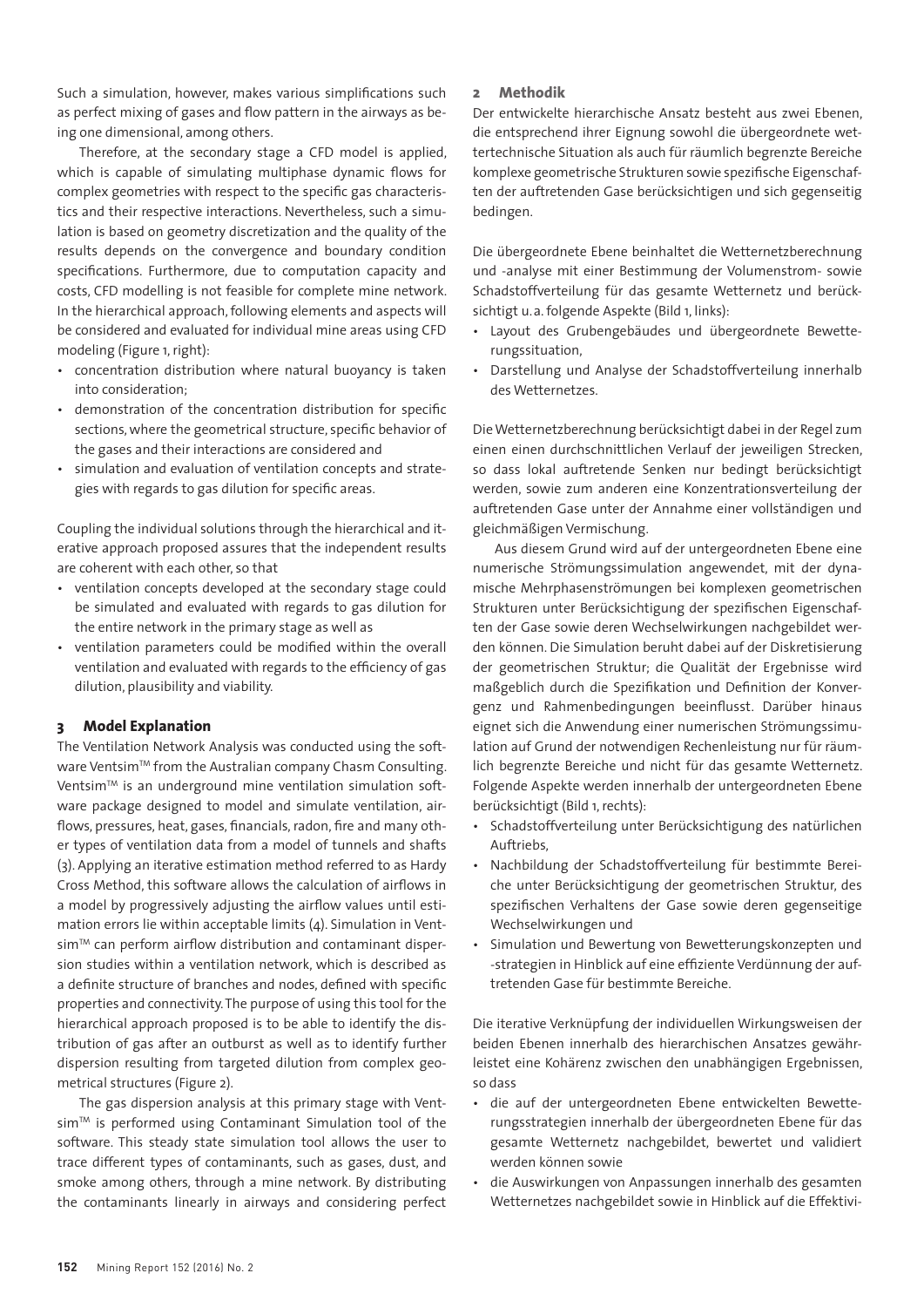

mixing at nodes, the software solves an otherwise much more difficult problem of multiphase flows with relative ease (4). However, it is important to note that is kind of assumption is only valid for high abstraction level studies, with consideration of large networks. A study requiring diffusion of one gas relative to the other in a 3 dimensional airway cannot be sufficiently addressed by this method.

Ventsim<sup>™</sup> provides users with two different tools for simulating contaminant spread in a network: Steady State Simulation and Dynamic Simulation. The former method allows for modetät der Verdünnung, Plausibilität und Realisierbarkeit bewertet werden können.

### **3 Beschreibung der Teilmodelle**

Die Wetternetzberechnung innerhalb der übergeordneten Ebene wurde mit Hilfe der Software Ventsim™ der australischen Firma Chasm Consulting durchgeführt. Bei Ventsim™ handelt es sich um ein kompressibles Wetternetzberechnungsprogramm für untertägige Bergbaubetriebe für die Modellierung von Wetternetzen sowie Simulation von Strömungsverhältnissen auf Grundlage des iterativen Verfahrens von Hardy-Cross unter Berücksichtigung von Volumenströmen, Drücken, Wärme, Gasen, Finanzdaten, Radon, Grubenbränden sowie einer Vielzahl von weiteren wettertechnischen Daten (3,4). Für jedes Netz, dessen Struktur über Knoten und Zweige definiert wird und u.a. durch Widerstandswerte, Druckquellen und -senken, Höhen und Temperaturen beschrieben werden kann, ist die Berechnung der Strömungs- und Druckverteilung sowie eine Analyse der Schadstoffverteilung und -ausbreitung möglich. Das Berechnungsverfahren berücksichtigt dabei, entsprechend den gesetzten stoffspezifischen Konstanten, den natürlichen Auftrieb sowie den Einfluss von Temperatur und Druck auf die Dichte und das Volumen des strömenden Gases. Innerhalb des hierarchischen Ansatzes kann so die Ausbreitung der Schadstoffe innerhalb des gesamten Wetternetzes analysiert werden (Bild 2).

Die Analyse der Schadstoffverteilung innerhalb der übergeordneten Ebene wird mit Hilfe des Schadstoffmoduls der Software Ventsim™ durchgeführt, mit dem die Verteilung von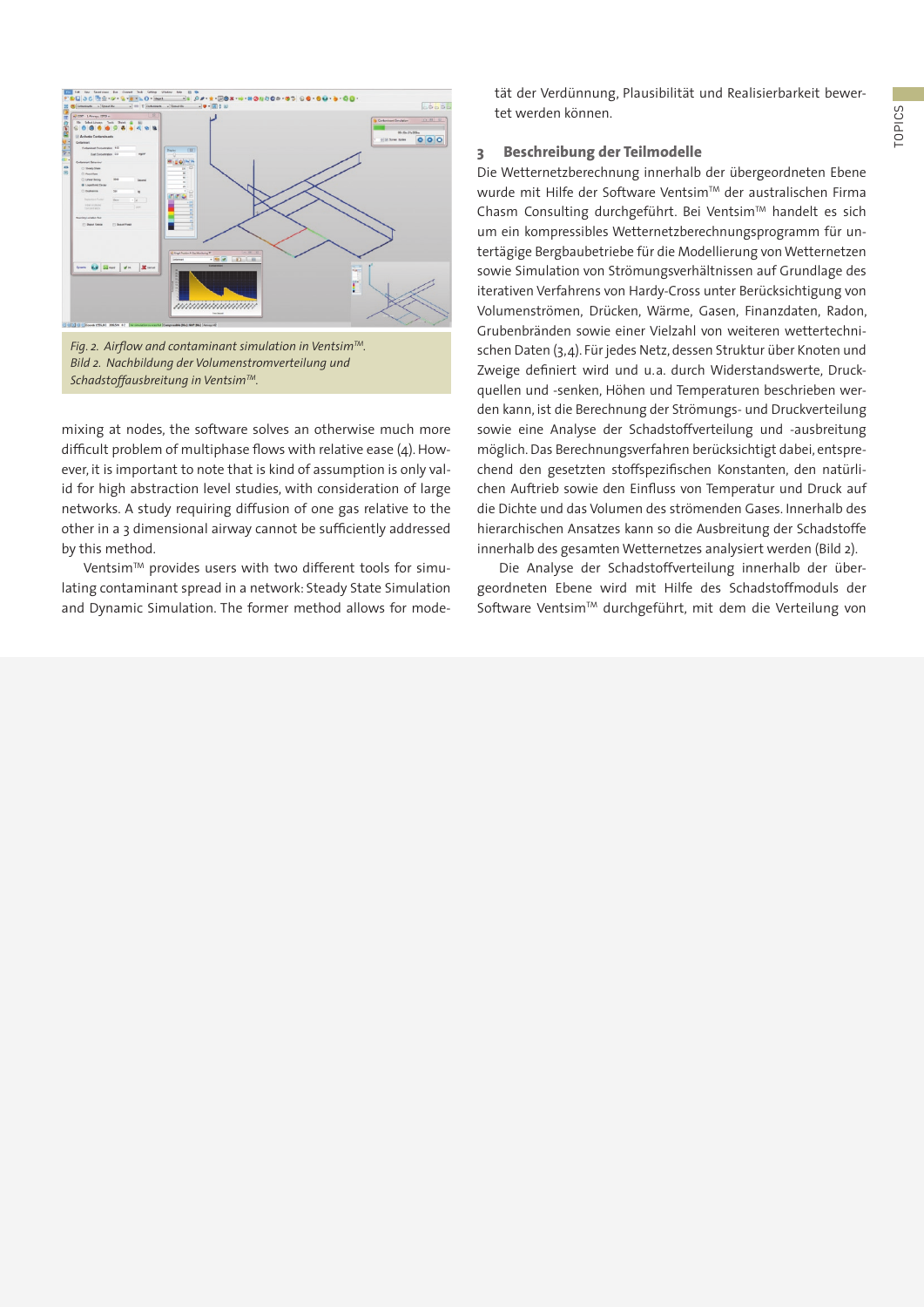

*Fig. 3. Ventilation network for the example situation. Bild 3. Wetternetzmodell für die exemplarische Betriebssituation.*

ling a spread of contaminant in the mine network based on the location of source and prevalent airflow. The simulation works until the distribution of contaminant in the network has reached an equilibrium concentration. In case of the latter method a time dependent spread of contaminant can be simulated and additionally allows the user to pause the calculations at any time and make changes in the network, which are taken into account for further calculations.

A gas source can be defined by changing the properties of an airway with contaminant concentration, either as percent initial concentration or in any other volumetric units. The simulated concentrations in the rest of the network pertain to the initial concentration at source diluted as a result of perfect mixing at junctions. In a dynamic contaminant simulation, the gas source can be defined with gas concentration for an airway as a function of time, for example fixed rate release, linear or logarithmic decay.

In addition, Ventsim<sup>™</sup> provides simultaneous plausibility checks of important conditions within the ventilation network, e. g. plausibility check for the entire ventilation, dispersion of gases in the network and dilution as well as check for any resulting recirculation.

The modeling of the 3-Dimensional Gas Dispersion was conducted using the CFD software ANSYS. ANSYS CFD is a software package that uses numerical techniques and algorithms to solve and analyze fluid flow problems (5). ANSYS CFD codes basically solve the fluid flow problem, mathematically expressed by the Navier-Stokes equations, by additional simplifications and constraints put on by boundary conditions. The flow domain itself is divided into smaller volume elements and the fluid flow equations are solved iteratively for each of them. Another issue while simulating industrial flows is modeling of turbulence, which is solved in ANSYS by defining separate equations for turbulence related variables along with averaged Navier-Stokes equations.

A CFD simulation can incorporate multiple phases and components and solve for dispersion effects based on natural buoyancy and induced flows. A CFD code can be used to perform flow simulations in regular or irregular 3-dimensional geometrical domains as well as in a time-dependent manner. Two main methodologies exist for solving such multiphase problems, depending on Schadstoffen allgemein, beispielsweise Gase, Staub und Rauch, innerhalb des Bergwerks nachgebildet werden kann. Da diese Simulationsmethode eine vollständige Vermischung der Gase an Knotenpunkten sowie eine lineare Verteilung innerhalb der Strecken annimmt, eignet sich die Anwendung zumeist nur für eine durchschnittliche Betrachtung auf einem erhöhten Abstraktionsniveau.

Das Schadstoffmodul beinhaltet grundsätzlich zwei Möglichkeiten für die Simulation der Schadstoffverteilung innerhalb des Grubengebäudes: eine statische und eine dynamische Betrachtung, die sich in erster Linie in der Darstellung der Ergebnisse unterscheiden. Bei der statischen Betrachtung lässt sich nur eine gleichgewichtete Verteilung, bei der dynamischen Betrachtung hingegen der Verteilungsvorgang über die Zeit darstellen.

Die Berücksichtigung einer Gasquelle erfolgt über eine Änderung der Zweigeigenschaften, indem eine Ausgangskonzentration für das Auftreten eines bestimmten Gases vorgegeben wird. Neben einer Berücksichtigung der auftretenden Gase auf Grundlage der Ausgangskonzentration kann ebenfalls ein zeitabhängiger Zustrom definiert werden.

Die numerische Strömungssimulation für die dreidimensionale dynamische Mehrphasenströmung wurde mit Hilfe der CFD-Software ANSYS durchgeführt. Bei ANSYS CFD handelt es sich um eine Softwareanwendung für die Berechnung und Analyse von Strömungsproblemen auf Grundlage von numerischen Lösungsverfahren und Algorithmen (5). Innerhalb des ANSYS CFD codes werden Strömungsprobleme auf der Grundlage von Navier-Stokes-Gleichungen unter Anwendung zusätzlicher Vereinfachungen und Definition von Randbedingungen gelöst. Der Strömungsbereich als solcher wird hierfür in kleinere Volumeneinheiten unterteilt und die Strömungsgleichungen werden iterativ für jede einzelne Volumeneinheit gelöst. Durch die Definition von zusätzlichen Gleichungen können im Zusammenhang mit durchschnittlichen Navier-Stokes-Gleichungen turbulente Strömungsverhältnisse berücksichtigt werden. Innerhalb der CFD-Simulation können sowohl mehrere Phasen als auch Komponenten betrachtet werden; die Berechnung der Verteilung erfolgt unter Berücksichtigung des natürlichen Auftriebs sowie der induzierten Strömungen. Die Strömungssimulation kann zeitabhängig sowohl für gleichmäßige als auch ungleichmäßige geometrische Strukturen angewendet werden. Grundsätzlich können dabei in Abhängigkeit der Struktur der Phasen zwei Prinzipien für die Lösung von Mehrphasenströmungen angewendet werden: bei feinstverteilten Partikeln in einem gleichmäßigen Medium der Lagrange-Ansatz sowie bei kontinuierlichen Mehrphasenströmungen der Euler-Ansatz (6).

Innerhalb des hierarchischen Ansatzes wird die CFD-Simulation für die Nachbildung von komplexen geometrischen Strukturen und Strömungsverhältnissen verwendet. Hierfür wird eine transiente Mehrphasen Euler-Strömungssimulation auf Grundlage der Eingangsgrößen aus der übergeordneten Ebene, mit denen die Ausbruchsmenge und der Volumenstrom innerhalb des betrachteten Bereichs bestimmt werden können, durchgeführt. Mit Hilfe der Strömungssimulation lassen sich so unterschiedliche Bewetterungsstrategien in Hinblick auf die Effektivität testen und bewerten.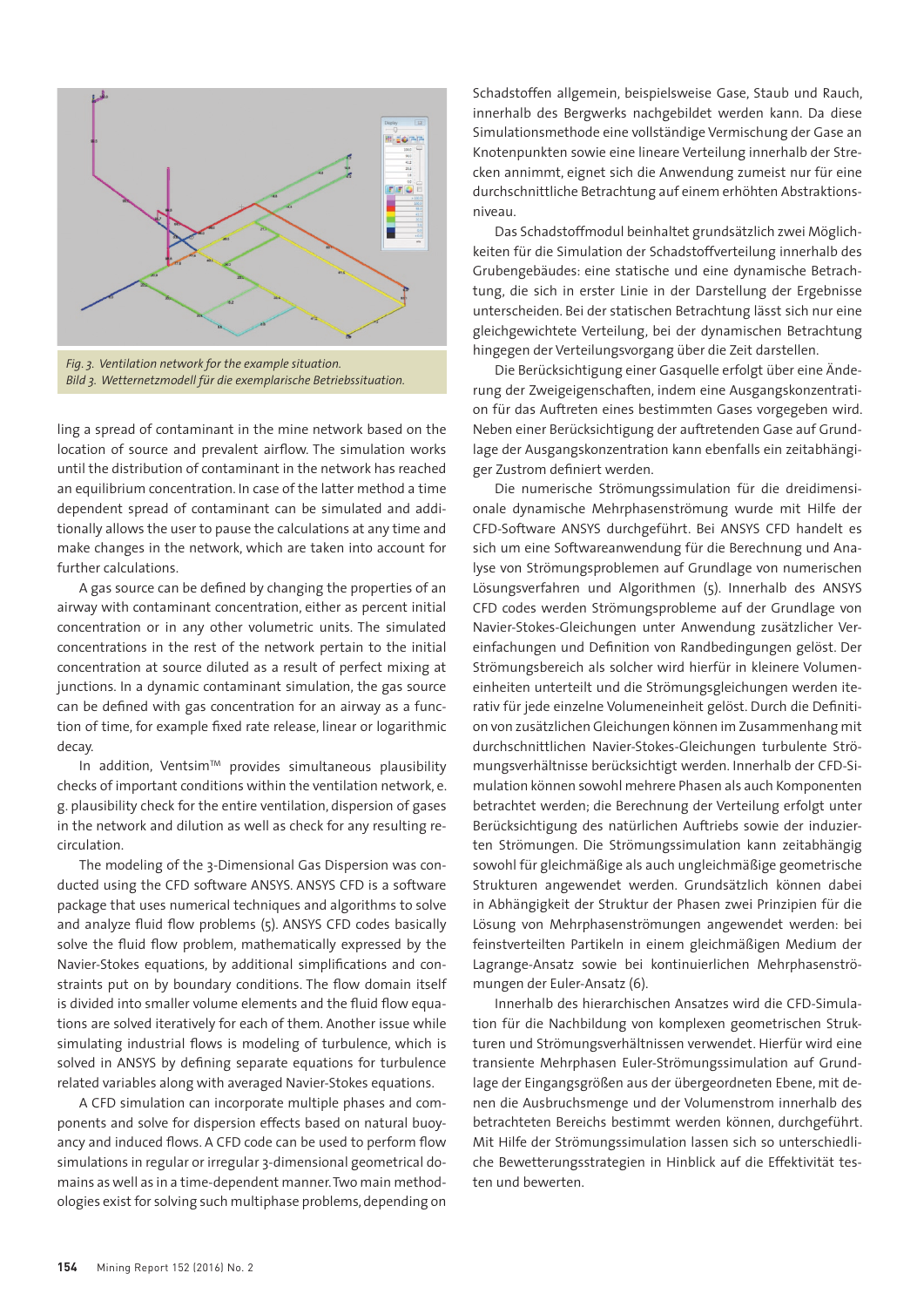

the phase configurations. In case of dispersed flows, with particulate components in continuous medium, the Lagrangian method is used, whereas for multiple continuous fluids simultaneously existing in a medium, Eulerien method is used (6).

In case of the hierarchical approach proposed for effective dilution of gas after outburst, CFD simulation is implemented to model complex geometrical flow domain. Transient and multiphase Eulerien flow simulations are performed based on the input conditions obtained from primary stage of solution approach, from where gas volume and airflow in the gallery can be determined. CFD simulations are used to test different ventilation strategies for dilution of gas related to complex geometrical structure.

## **4 Example Situation**

An example situation is presented in order to demonstrate the process and effectiveness of the proposed hierarchical approach for the dilution of gas after an outburst. Figure 3 represents the ventilation network, with airflow distribution among different working regions. The example situation consists of two vertical shafts, intake and upcast, connecting different working areas of the mine between them. The mine network specifically consists of two major working districts at one level and additional areas where the development of headings for further working areas is

### **4 Exemplarische Betriebssituation**

Die Darstellung der Anwendung und Wirkungsweise des hierarchischen Ansatzes erfolgt an Hand einer exemplarischen Betriebssituation (Bild 3). Die exemplarische Betriebssituation besteht aus zwei Schächten, einem ein- und einem ausziehenden Wetterschacht, sowie mehreren Abbau- und Vorrichtungsbetrieben auf zwei Sohlen. Die Haupttätigkeiten konzentrieren sich auf zwei Abbaubetriebe auf der unteren Sohle, die direkt mit den Frischwettern vom einziehenden Schacht versorgt werden; die weiteren Vorrichtungsbetriebe erhalten die Wetter aus den Abwettern der Abbaubetriebe. Es handelt sich um eine saugende Bewetterung mit einem installierten Lüfter am ausziehenden Schacht; die Anbindung des ausziehenden Schachts an das Grubengebäude erfolgt über einen Querschlag auf der unteren Sohle mit einer Verbindung zur oberen Sohle. Im Regelbetrieb ziehen die Abwetter über diesen Querschlag und die obere Sohle über den ausziehenden Wetterschacht aus.

Auf Grundlage der Analyse des Wetternetzes können so im Falle eines Gasausbruchs kritische Bereiche in Hinblick auf eine mögliche Ansammlung von Gasen identifiziert und innerhalb der CFD-Simulation nachgebildet werden (Bild 4). Die nachgebildete Geometrie repräsentiert dabei aus rechentechnischen Gründen eine symmetrische Hälfte der originären Verhältnisse. Die Ge-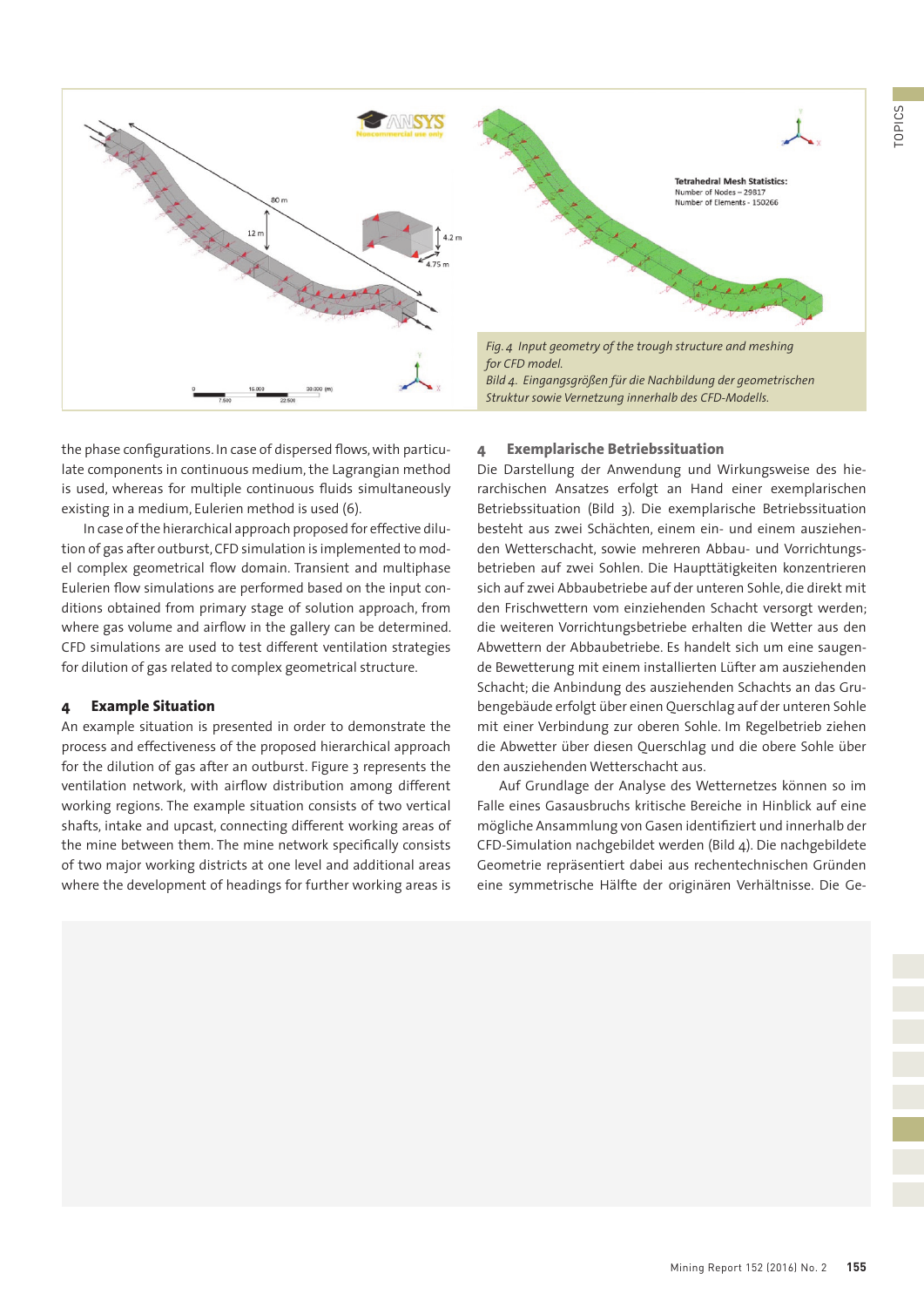

*Strömungsbereich.*

carried out. The two main districts are connected to the intake fresh air shaft directly and get supplied with the air in a parallel fashion. The remaining advancing workings are supplied with fresh air as splits from these districts. The ventilation in the network for a normal situation is provided by an exhaust fan located at the top of the upcast shaft`s ventilation drive. The connection between the upcast shaft and rest of the mine network is through a cross cut drive at the bottom level which splits into the upper level. In a normal situation, all the exhaust air flows through the upper level split and out of the upcast shaft.

As a result of the above network analysis a critical location can be identified, where the gas gets accumulated after the occurrence of a gas outburst. Based on this information, the geometry and the airflow conditions at the location of concern, a basic CFD mesh is constructed as shown in Figure 4. The constructed geometry represents one symmetric half of the mine airway of concern, along its axis, in order to reduce the computational cost. The total length of airway with depression is 80 m and the depression depth is 12 m. The constructed geometry of the flow domain is discretized with unstructured tetrahedral mesh, which is then exported to the solver of ANSYS CFD code.

For the solution of the problem, a scenario with CFD a multiphase Euler-Euler mixture model is used to simulate air and carbon dioxide in the flow domain and to represent the fluid interactions and momentum transfer. A homogenous k-epsilon turbulence model is used for both of the fluids. Interphase mosamtlänge der betrachteten Strecke beträgt 80 m, die maximale Tiefe der Senke 12 m. Die Geometrie des Strömungsbereichs wird diskretisiert in unstrukturierte tetraedrische Maschen.

Für die Lösung des Strömungsproblems in Form einer Nachbildung von Luft und CO<sub>2</sub> innerhalb des Strömungsbereichs sowie die Darstellung der Interaktionen und Impulsübertragung wurde ein Mehrphasen-Euler-Euler-Modell verwendet. Für beide Fluide wurde ein homogenes k-epsilon Turbulenzmodell gewählt; die Berücksichtigung der Impulsübertragung zwischen den Phasen erfolgte mit Hilfe eines Widerstandsbeiwerts. Eine Verdünnung der Gase wird über eine Gasdiffusion realisiert, die innerhalb des CFD-Modells aus den Wechselwirkungen zwischen Körperkräften sowie Zugkräften des Wetterstroms resultiert. Bei einer Änderung der Bewetterungsszenarien können unterschiedliche Zugkräfte nachgebildet und demzufolge das Verdünnungspotential beeinflusst werden. Im vorliegenden Beispiel wurden zwei Szenarien getestet – zum einen eine reguläre Weiterführung der vorliegenden Wetterführung sowie zum anderen die Berücksichtigung eines Zusatzlüfters. Die definierten Randbedingungen sind in Bild 5 dargestellt. Der Strömungsbereich wird über einen Wetterzustrom, ausgedrückt über die Wettergeschwindigkeit, sowie Abstrom auf Grund von relativen Druckverhältnissen definiert. Der nachgebildete Stoß wird für eine Berücksichtigung der Druckverluste auf Grund von Reibung mit einem Rauigkeitsbeiwert beschrieben. Für die transiente Strömung wird der Strömungsbereich mit einem angenommenen Volumen von 1000 m<sup>3</sup> auf der Streckensohle initialisiert.

Die nachgebildeten Szenarien erlauben ein tiefes Verständnis und den Vergleich der Strömungsverhältnisse innerhalb der Senke bei regulären Bedingungen sowie bei Anwendung eines Zusatzlüfters. In Bild 6 ist der Volumenanteil an  $CO<sub>2</sub>$  in der Ausgangssituation sowie bei regulären Strömungsverhältnissen und bei Anwendung eines Zusatzlüfters nach einer Verdünnungszeit von vier Minuten dargestellt. Die instationäre Simulation bei regulären Strömungsverhältnissen zeigt deutlich, dass die vorherrschende Wettergeschwindigkeit nicht ausreicht, um das Gas innerhalb der Senke zu verdünnen, wohingegen eine vollständige Verdünnung durch die Anwendung eines Zusatzlüfters nach vier Minuten realisiert werden kann. Die hieraus gewonnenen Erkenntnisse können so im Sinne des hierarchischen Ansatzes an die übergeordnete Ebene weitergegeben werden.

 Um die Realisierbarkeit der Vorgaben der untergeordneten Ebene zu überprüfen, erfolgt eine modifizierte Wetternetzbe-



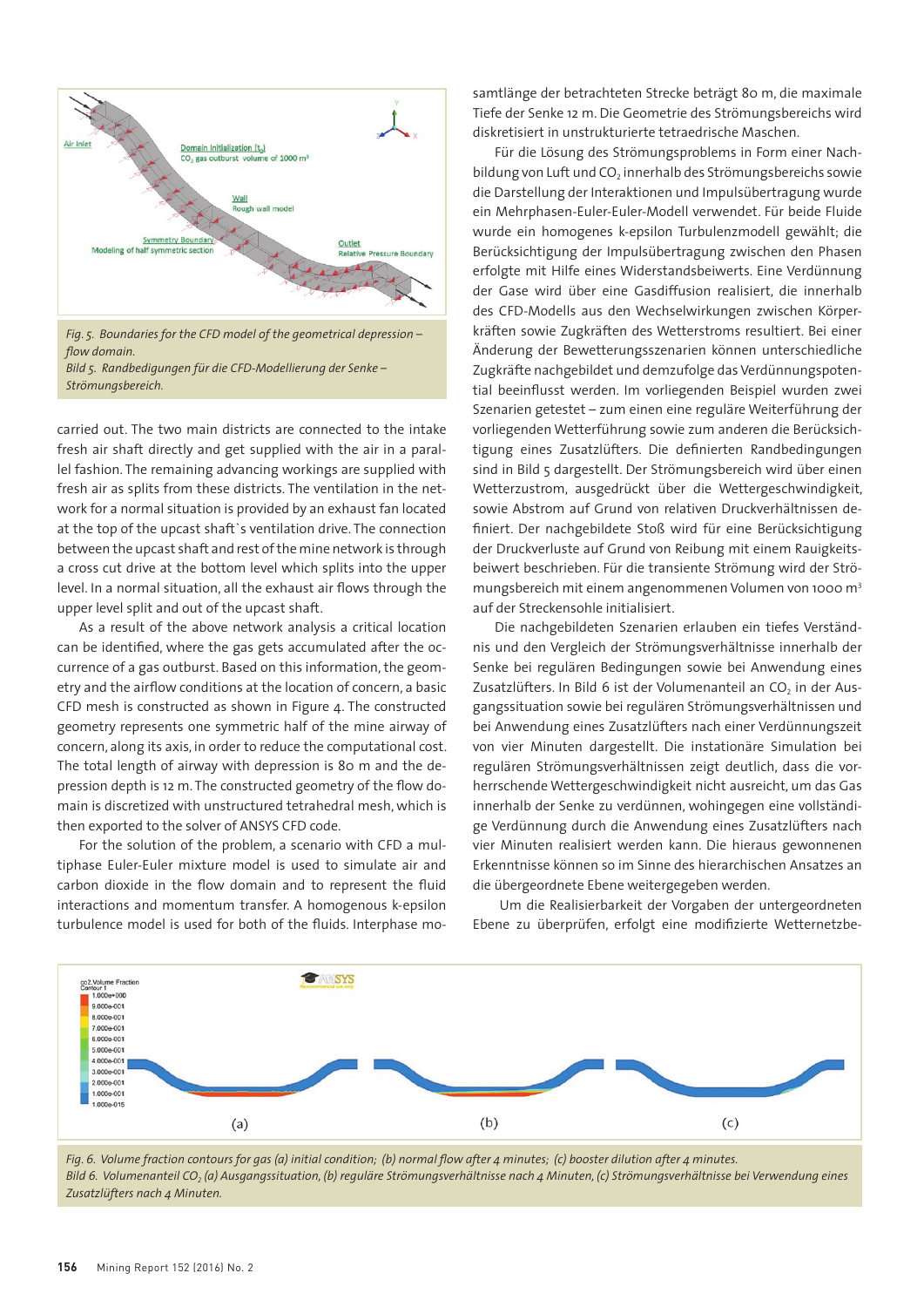TOPICS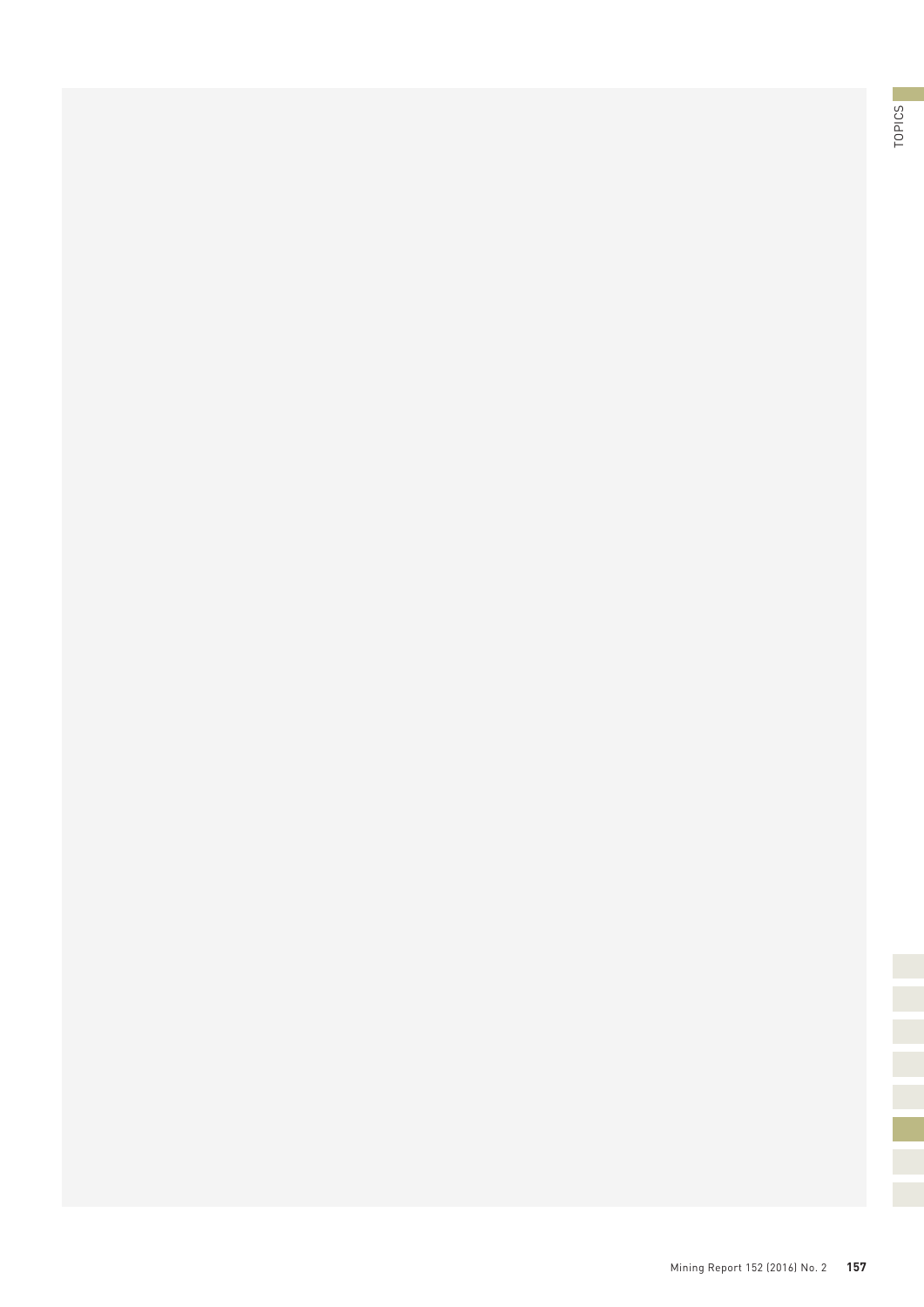mentum transfer is implemented with the help of drag coefficient. By enabling gravity for the flow domain body forces are accounted for, which act against the drag forces exerted by the momentum of air and thus resist motion of carbon dioxide. Only a strong enough drag between the two phases would be capable of causing diffusion and thus dilution of heavier carbon dioxide from the depression shaped airway.

To simulate drag forces, different ventilation scenarios were modeled in transient manner, representing normal operation and operation of a booster fan to dilute the gas out of the depression. The applied boundary types can be seen in Figure 5. The intake for the domain is velocity inlet boundary condition; different velocities represent distinct mass flow rates and thus simulate normal airflow situation and situation with booster fan application. The outlet boundary is defined with average pressure and thus, together with a rough wall boundary condition, defines a specific pressure drop in the domain resulting from flow of air. The transient simulation represents a time after the gas outburst has taken place and gas has accumulated at the bottom of the depression, on the basis of which the domain is initialized with a representative 1000 m<sup>3</sup> of carbon dioxide gas.

The simulated scenarios provide an in-depth understanding of the flow in the depression region as a result of normal flow situation and a clear comparison is possible based on simulation of flow with booster fan installation. Figure 6 represents a volume fraction contour for  $CO<sub>2</sub>$  gas at initial condition and in case of normal as well as booster flow after four minutes of dilution. The transient simulation of the normal flow situation shows that the prevailing air velocities remain insufficient to disperse the gas out of the depression. On the other hand, a stronger air flow, resulting from installation of booster fan in the airway, causes the complete dispersion of gas within four minutes of ventilation. This is exported as a result from secondary CFD modeling stage of the hierarchical model back to the primary stage.

In order to check implementability of the solution proposed by CFD simulation, a modified network simulation is performed at the primary stage of the hierarchical approach as a back-coupling. Figure 7 and 9 present the modified ventilation situation in the network along with the critical depression zone location



*Fig. 7. Ventilation network modified by booster fan installation. Bild 7. Modifiziertes Wetternetzmodell bei Verwendung eines Zusatzlüfters.*

rechnung als Rückkopplung zu der übergeordneten Ebene. Die Bilder 7 und 9 zeigen die veränderte Situation innerhalb des Wetternetzmodells in Anlehnung an folgende Szenarien:

- Installation eines Zusatzlüfters für eine Verbesserung der Verdünnung der auftretenden Gase und
- Installation eines Zusatzlüfters in Kombination mit Wettertüren.

Wie in der CFD-Simulation gezeigt, führt die Installation eines Zusatzlüfters zwar zu einer effektiven Verdünnung der auftretenden Gase innerhalb des kritischen Bereichs, allerdings innerhalb des gesamten Wetternetzmodells zu einer Umkehr der Wetterführung und damit einhergehender größeren Verteilung und langsameren Verdünnung (Bild 8). Durch die zusätzliche Verwendung von Wettertüren (Bild 9) wird deutlich, dass für die vorliegende exemplarische Betriebssituation so eine schnellere und effektivere Verdünnung innerhalb des gesamten Wetternetzes realisiert werden kann.

Die Anwendung des hierarchischen Ansatzes zeigt für diesen Fall, dass die Installation eines Zusatzlüfters zu einer Verbesserung der Verdünnung innerhalb der Senke führt und bei gleichzeitiger Verwendung von Wettertüren eine direkte und schnellere Abführung der Gase aus dem Bergwerk realisiert werden kann.



*Bild 8. Volumenstromverteilung im (a) ursprünglichen Fall und bei (b) Verwendung eines Zusatzlüfters.*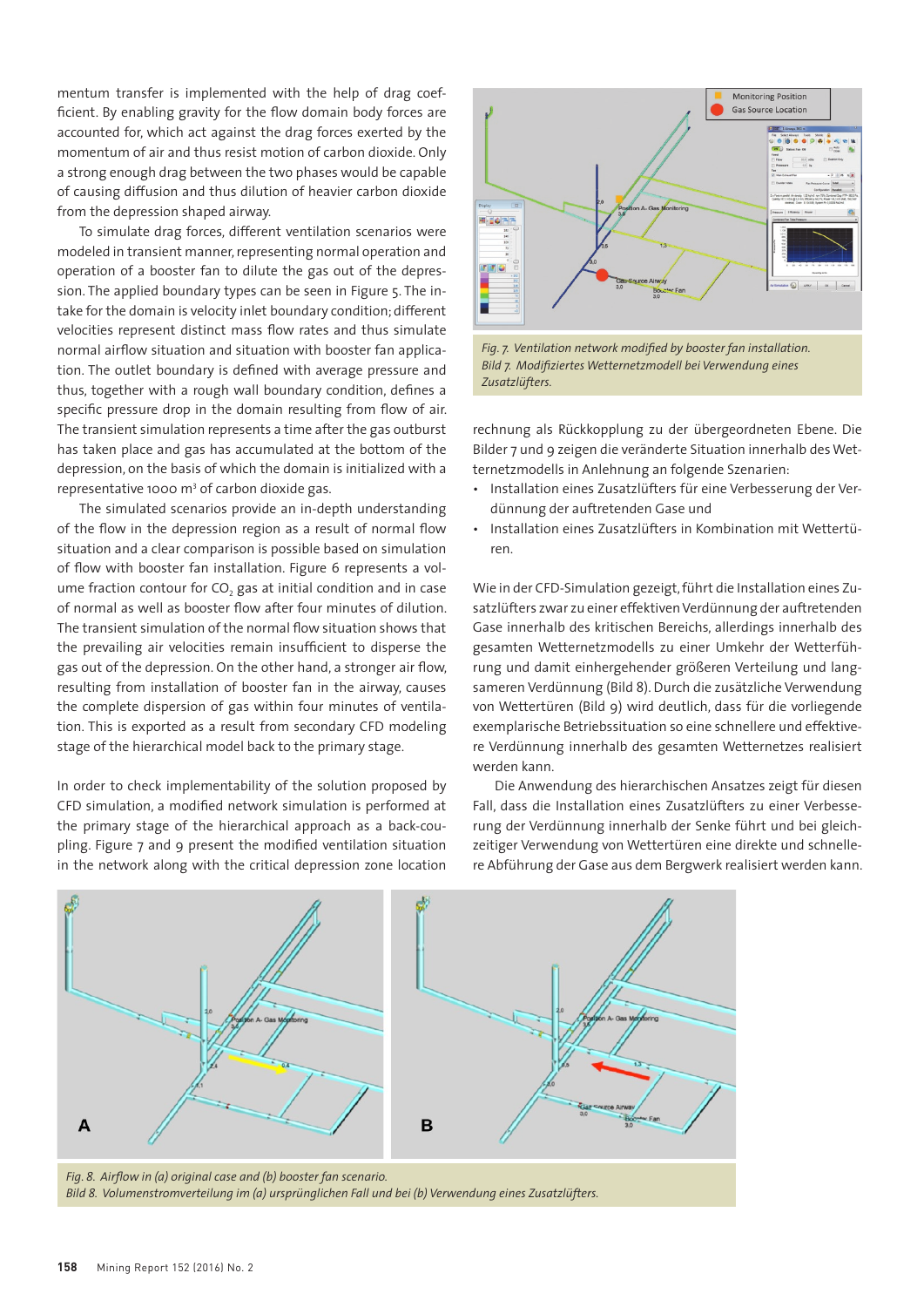and gas monitoring locations subject to the following scenarios considered:

- installation of booster fan to improve gas dispersion and
- installation of booster fan in combination with mine door.

Booster fan switching results in effective dilution of gases from the source airway as proved by CFD simulation. However, booster fan operation results in airflow changes in the network, resulting in greater spread and slower overall dispersion out of the mine (Figure 8). The CFD solution is then modified in VN stage, by introducing mine doors along with booster fan operation as can be seen in Figure 9. The idea behind this modification is to provide the gas dispersed out of the critical airway a shorter path out of the mine network, and thus faster and effective dilution.

The modified solution shows that the booster fan operation results in improved dilution of gas out of the depression and activation of mine doors results in directed and faster removal of gases from the mine. By means of the activation of mine doors, the recirculation and thus slower dilution of gases is avoided.

The solution procedure for this example scenario with the application of hierarchical approach demonstrates a step by step addressal of the problem and utilization of the available modeling capabilities to the best of their abilities as follows:

- i) Primary stage ventilation network analysis: With the knowledge of mine and geometrical structures along with a gas dispersion simulation at the primary stage after the gas outburst, the critical location is identified where the carbon dioxide gas accumulates.
- ii) Secondary stage CFD simulation: The results and information gained from the primary stage is feed into the CFD software. A representative geometry and boundary conditions are designed and solved for two-phase gas dilution. Different ventilation scenarios are modeled and a booster implementation is chosen on the basis of its effectiveness for gas dilution.
- iii) Feedback to primary stage: The selected ventilation scenario is used to modify the original ventilation network to test the plausibility of its application and further implication on the entire network. A further adjustment to the solution is performed, in which the mine doors are activated along with booster application to induce faster and more effective gas dispersion out of the mine.

## **5 Conclusion and Outlook**

This paper presented a hierarchical approach for the effective dilution of gases, esp. after gas outbursts. The methodology proposed comprises of two individual models – Ventilation Network Calculations and CFD Modeling – taking advantage of the strength of each individual simulation tool.

Summarized, the functions of the Ventilation Software Ventsim<sup>™</sup> within the hierarchical approach are as follows:

- compressible ventilation network calculation program;
- demonstration, modification and analysis of ventilation situations;
- aid in the development of ventilation concepts through the internal analysis of plausibility of the ventilation network and objectives;



*Fig. 9. Modified solution for gas dispersion in the mine network. Bild 9. Modifizierte Gasverteilung innerhalb des Wetternetzmodells bei Verwendung eines Zusatzlüfters sowie von Wettertüren.* 

Durch die Verwendung der Wettertüren können darüber hinaus Kreisläufe und eine damit einhergehende Verlangsamung der Verdünnung vermieden werden.

Zusammenfassend lässt sich für die Verteilung der Aufgaben innerhalb des hierarchischen Ansatzes für die exemplarische Betriebssituation Folgendes festhalten:

- i) Übergeordnete Ebene Wetternetzberechnung: Auf Grundlage der Kenntnis des Layouts der Ausgangssituation sowie der geometrischen Strukturen in Kombination mit einer aggregierten Simulation der Schadstoffverteilung für das gesamte Wetternetz lassen sich kritische Bereiche identifizieren.
- ii) Untergeordnete Ebene CFD Simulation: Die Ergebnisse und Informationen von der übergeordneten Ebene dienen als Eingangsgrößen für die CFD-Simulation. Design eines repräsentativen Modells, Definition der Randbedingungen sowie Durchführung einer Mehrphasen-Strömungssimulation. Modellierung und Bewertung unterschiedlicher Bewetterungsstrategien und Auswahl der geeignetsten Strategie.
- iii) Rückkopplung zur übergeordneten Ebene: Auf Grundlage der ausgewählten Bewetterungsstrategie werden unterschiedliche Maßnahmen getestet und in Hinblick auf die Effektivität der Verdünnung, Plausibilität und Realisierbarkeit bewertet. Auswahl einer geeigneten Bewetterungsstrategie für einen spezifischen Anwendungsfall und spezifische Betriebssituation.

#### **5 Zusammenfassung und Ausblick**

Im Rahmen des vorliegenden Beitrags wurde ein hierarchischer Ansatz mit seinen Teilmodellen – Wetternetzberechnung und CFD-Simulation – vorgestellt, der sich grundsätzlich für die Entwicklung von Bewetterungsstrategien beim (unerwarteten) Auftreten von Gasen eignet.

Die Funktionen und Wirkungsweise der Wetternetzberechnung mit Hilfe der Software Ventsim™ innerhalb des hierarchischen Ansatzes lassen sich folgendermaßen zusammenfassen:

- Kompressibles Wetternetzberechnungsprogramm,
- Möglichkeiten zur Darstellung, Anpassung und Analyse von Wetternetzen,
- Unterstützung bei der Entwicklung von Bewetterungskonzepten, u.a. auf Grund einer integrierten Plausibilitätsprüfung,